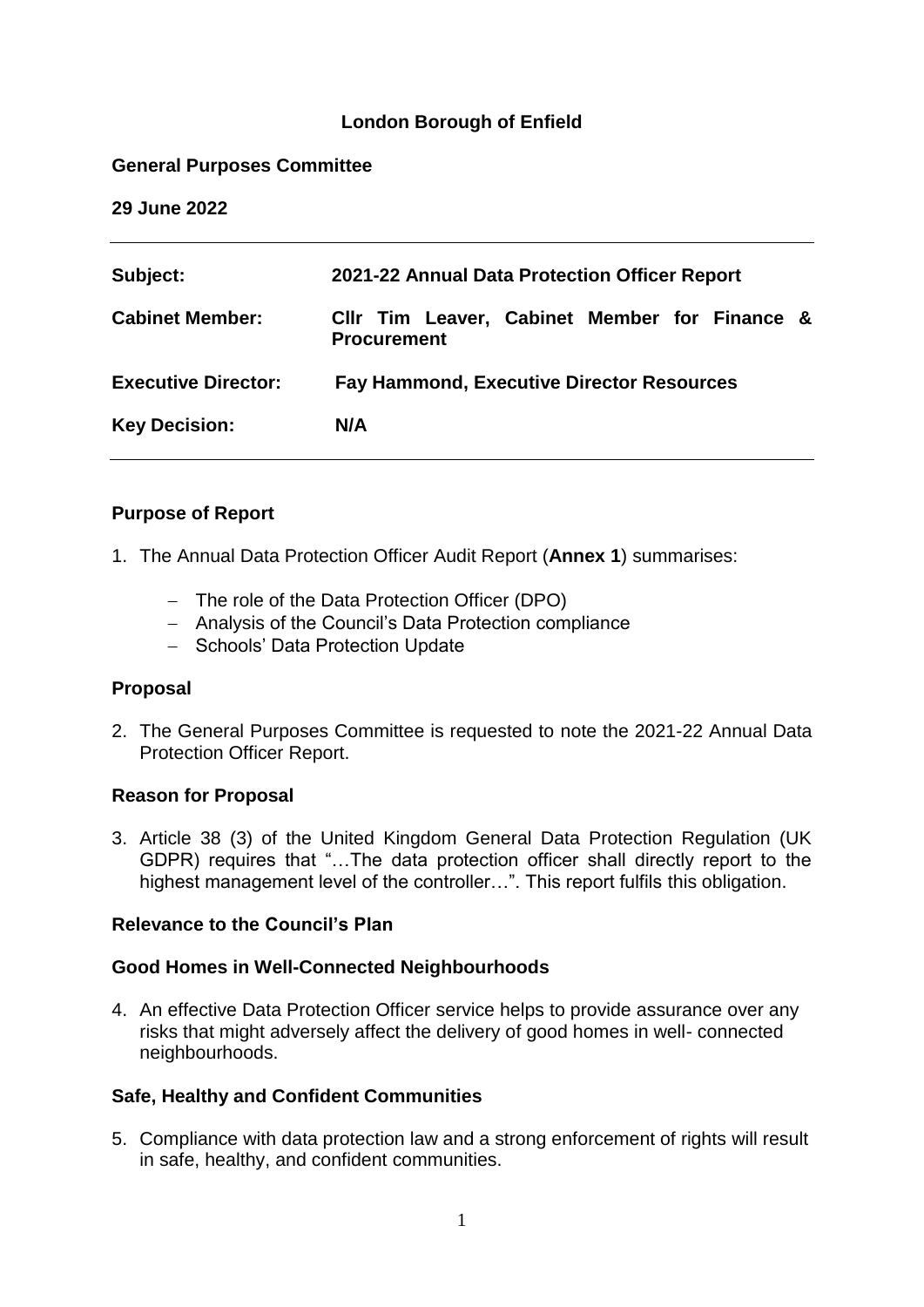# **An Economy that Works for Everyone**

6. An effective Data Protection Officer service will help the Council achieve its objectives in building an economy that works for everyone.

## **Background**

7. The tasks of the DPO are defined in the legislation.

The Information Commissioner's Office summarises them as:

- to inform and advise you and your employees about your obligations to comply with the UK GDPR and other data protection laws;
- to monitor compliance with the UK GDPR and other data protection laws, and with your data protection polices, including managing internal data protection activities; raising awareness of data protection issues, training staff and conducting internal audits;
- to advise on, and to monitor, data protection impact assessments;
- to cooperate with the supervisory authority; and
- to be the first point of contact for supervisory authorities and for individuals whose data is processed (employees, customers etc).

This report constitutes part of these tasks and is required by law.

## **Main Considerations for the Council**

- 8. Under the UK GDPR, it is a duty for all public authorities to appoint a data protection officer (DPO).
- 9. The DPO assists the Council to monitor internal compliance, inform and advise on data protection obligations, provide advice regarding data protection risks and act as a contact point for data subjects and the Information Commissioner's Office (ICO).
- 10.During 2021-22, the Council continued to improve its data protection practises. It is recognised that the Council needs to continue to build on its successes in this area and this is outlined and summarised in the 2021-22 Annual Data Protection Officer Report.

#### **Safeguarding Implications**

11.There are no safeguarding implications related to this report.

#### **Public Health Implications**

12.There are no Public Health implications related to this report.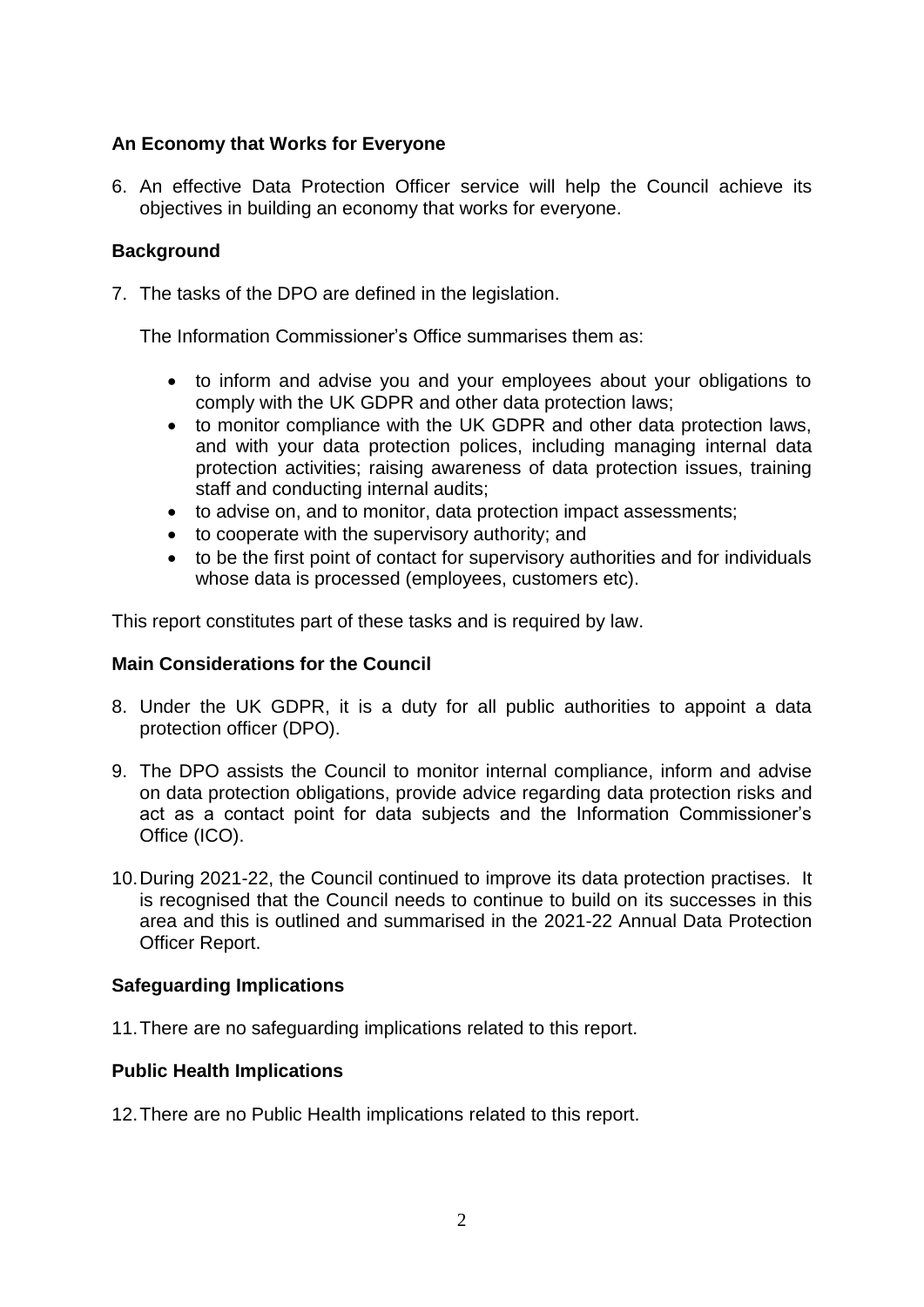## **Equalities Impact of the Proposal**

13.Following completion of the Corporate Equalities Impact Assessment initial screening, this report does not have an Equalities impact**.**

## **Environmental and Climate Change Considerations**

14.There are no environmental and climate change implications related to this report.

#### **Risks that may arise if the proposed decision and related work is not taken**

15.If the DPO does not report to the highest levels of the organisation, there is a risk that the Council will not fulfil its duties under UK GDPR.

#### **Risks that may arise if the proposed decision is taken and actions that will be taken to manage these risks**

16.N/A

#### **Financial Implications**

17.Failure to comply with data protection law could ultimately lead to significant fines from the supervisory authority. The Information Commissioner's Office can fine organisations up to £17.5 million or 4% of the annual turnover for noncompliance.

#### **Legal Implications**

18.Article 39 of the UK GDPR sets out the tasks of the DPO. The Council, not the DPO, is responsible for implementing appropriate technical and organisational measures to ensure that it is in compliance with the UK GDPR (Articles 24 and 28).

#### **Workforce Implications**

19.There are no specific workforce implications related to this report.

#### **Property Implications**

20.There are no specific property implications related to this report.

#### **Other Implications**

21.N/A

#### **Options Considered**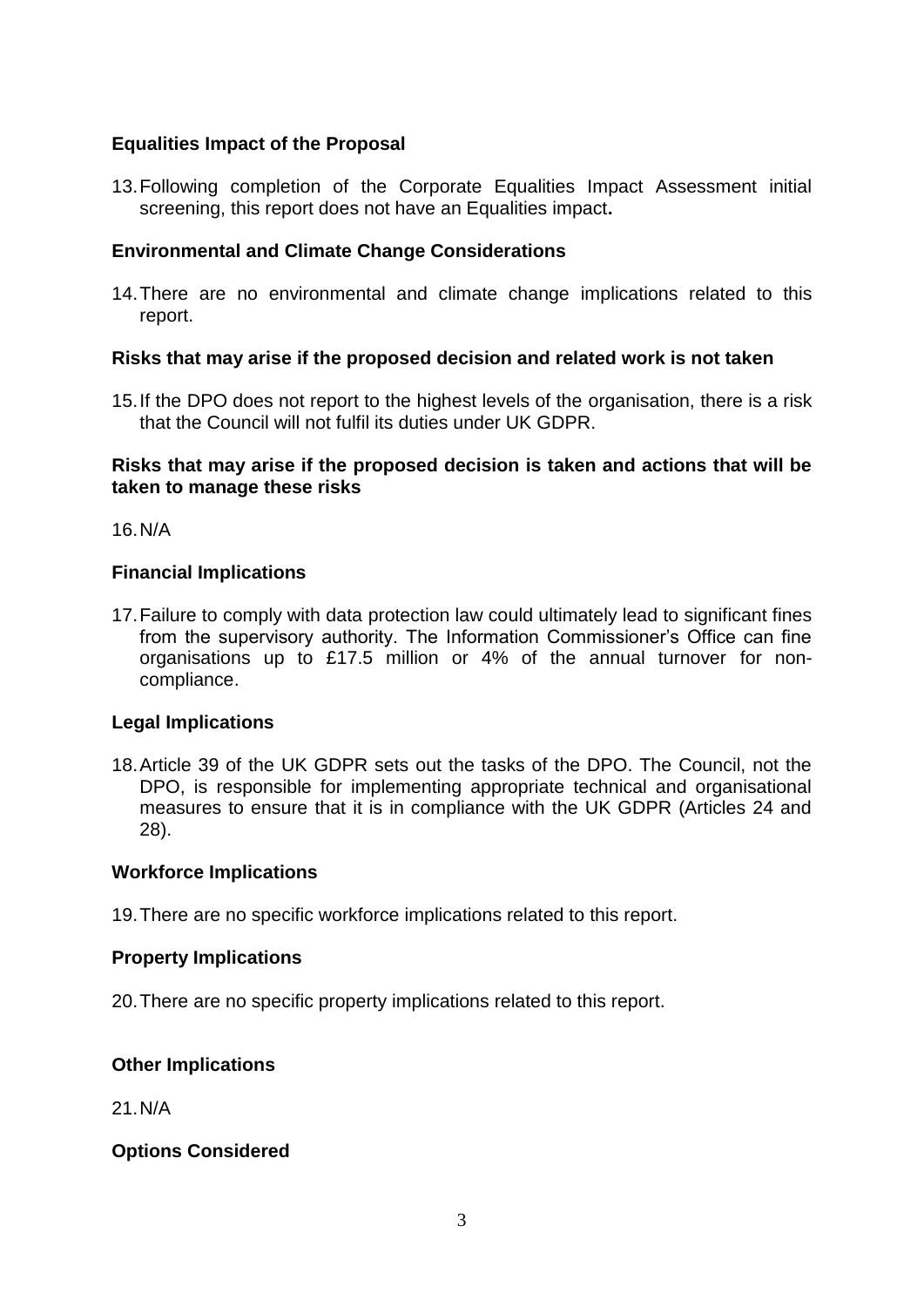22.Given the requirement for the DPO to be able to directly report to the highest level of management, no other options were considered.

## **Conclusions**

23.The General Purposes Committee is requested to note:

- the work completed by the Data Protection Officer during 2021-22 and the themes and outcomes arising from this work.

| Report Author: | Gemma Young                                |
|----------------|--------------------------------------------|
|                | Head of Internal Audit and Risk Management |
|                | Gemma. Young@Enfield.gov.uk                |
|                | Tel: 07900 168938                          |

Date of report: 17 June 2022

#### **Appendices**

**Annex 1:** Annual Data Protection Officer Report

#### **Background Papers**

None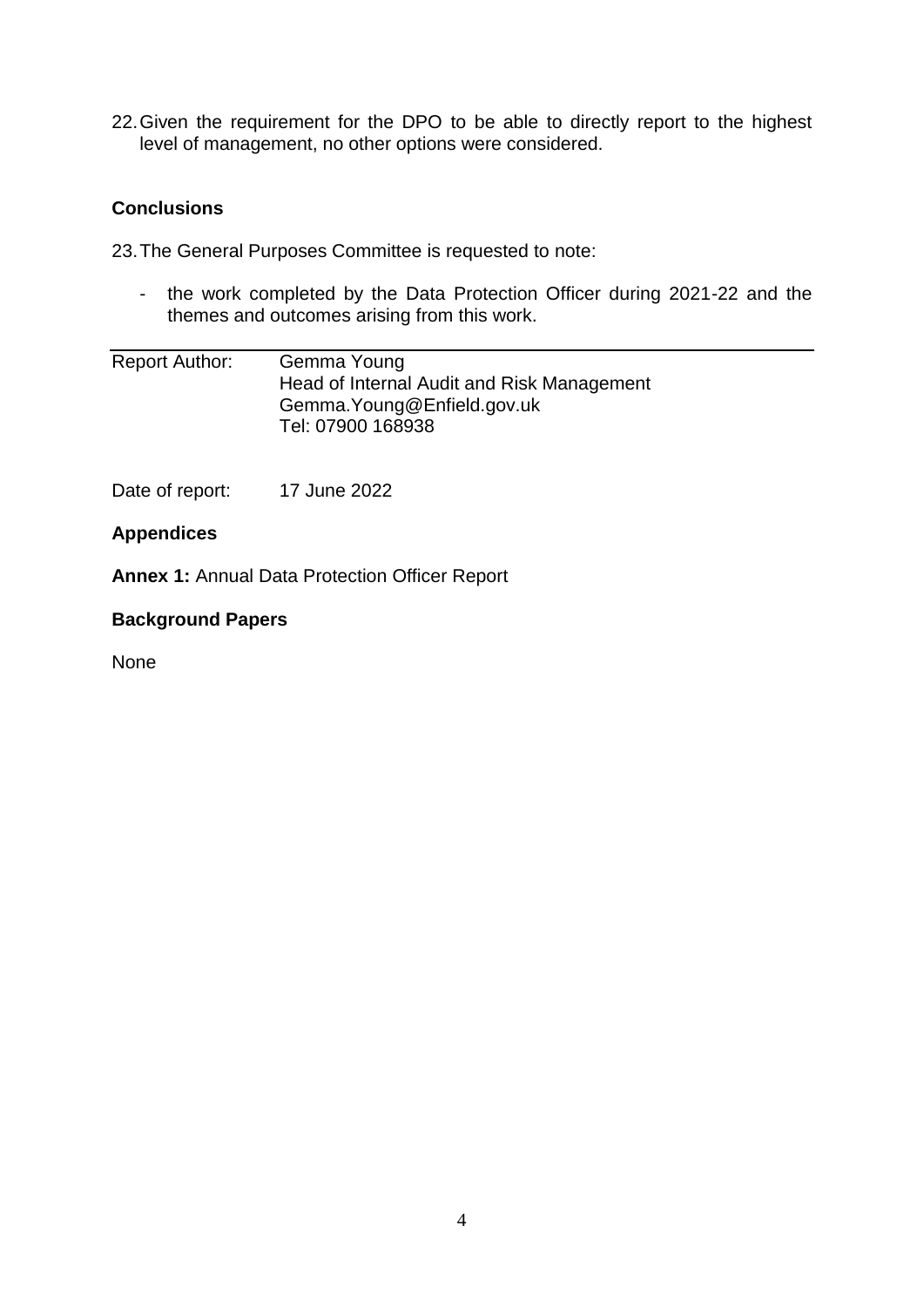# **Annex 1**



Data Protection Officer Annual Report 2021-22 June 2022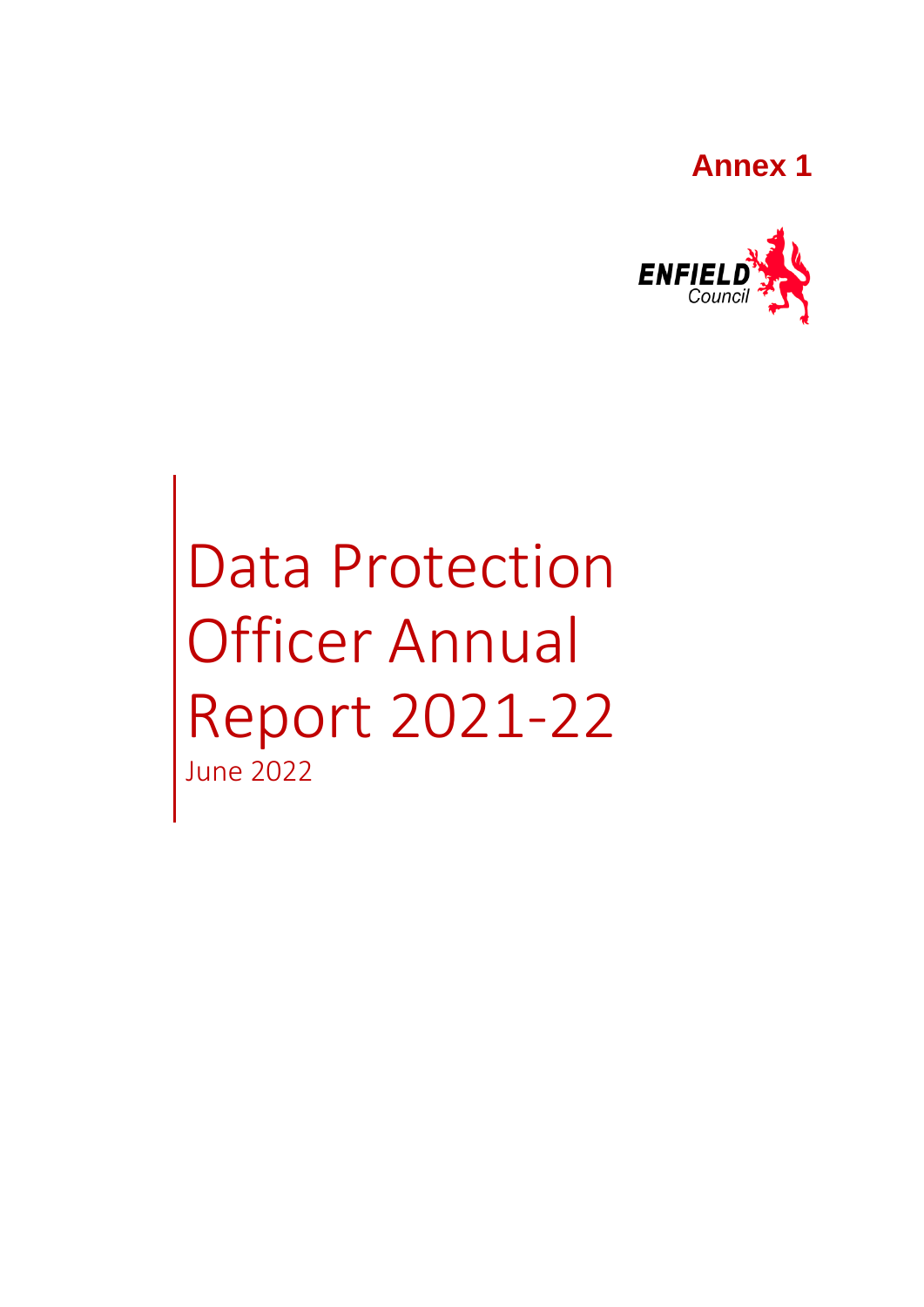# **Table of Contents**

| <b>Item</b>                                                                                                                                                                                                                                                                | Page |  |
|----------------------------------------------------------------------------------------------------------------------------------------------------------------------------------------------------------------------------------------------------------------------------|------|--|
| <b>Foreword</b>                                                                                                                                                                                                                                                            |      |  |
| <b>Data Protection Officer Role</b>                                                                                                                                                                                                                                        | 4    |  |
| <b>Analysis of the Council's Data Protection Compliance</b><br>Data protection queries and advice<br>Data protection breaches<br>$\bullet$<br><b>Privacy notices</b><br>$\bullet$<br>Data protection policy<br>$\bullet$<br>Information Commissioner's Office<br>$\bullet$ |      |  |
| <b>Key Themes Identified</b>                                                                                                                                                                                                                                               |      |  |
| <b>Schools Data Protection Update</b><br>Compliance<br>$\bullet$<br><b>Accountability Framework Assessment</b><br>$\bullet$<br><b>Data Protection Breaches</b><br>$\bullet$                                                                                                |      |  |
| Data Protection Officer - How Role is<br><b>Appendix 1</b><br>discharged (as required by the UK GDPR)                                                                                                                                                                      | 12   |  |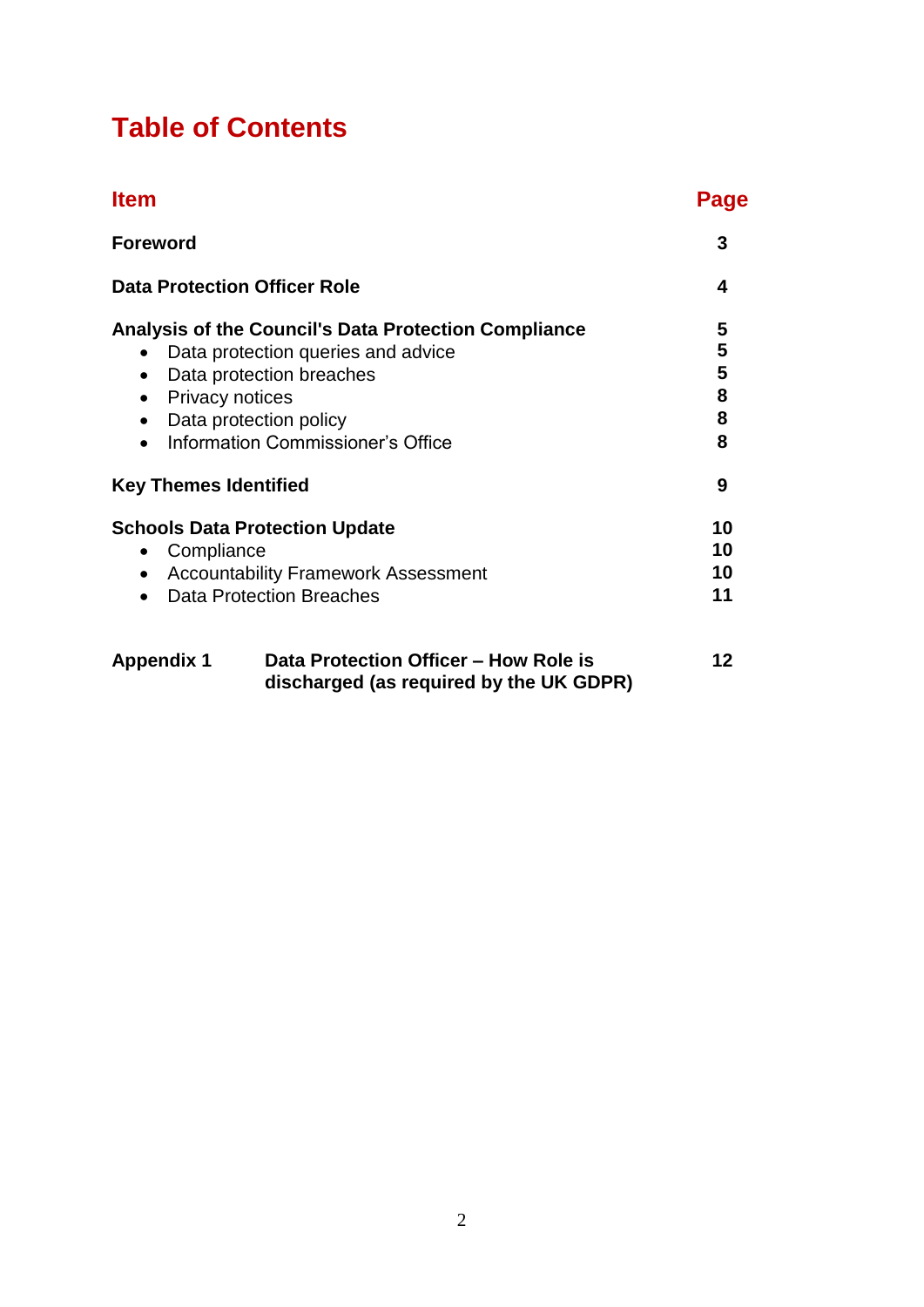# **Foreword**

Since January 2021, the provisions of the EU GDPR have been incorporated directly into UK law as the UK GDPR. In practice, there is little change to the core data protection principles, rights and obligations, which have now been fully embedded into working practices across the Council.

Whilst there has been some good evidence of data protection compliance in general, there are some areas for improvement which the Council should address in order to further improve the level of compliance.

One of these areas is the Council's privacy notice. The privacy notice is a legal requirement and provides data subjects with privacy information at the time when personal data is collected. The current privacy notice is currently undergoing a review process to ensure full compliance with the data protection legal framework.

It is important for the Council to continue to pay sufficient regard to Data Protection not only to ensure individuals' rights are upheld but also due to the fact enhanced enforcement powers granted to the Information Commissioner's Office (ICO), including the power to levy a fine of £17,500,000 or up to 4% of annual global turnover, whichever is larger, can potentially be enforced.

As well as providing a Data Protection Officer (DPO) service to the Council itself, the London Borough of Enfield has also provided a DPO service to all its maintained schools.

This report will address the work undertaken with both the Council and its maintained schools.

Please note that reference to the DPO in this report includes the data protection team.

Rezaur Choudhury Data Protection Officer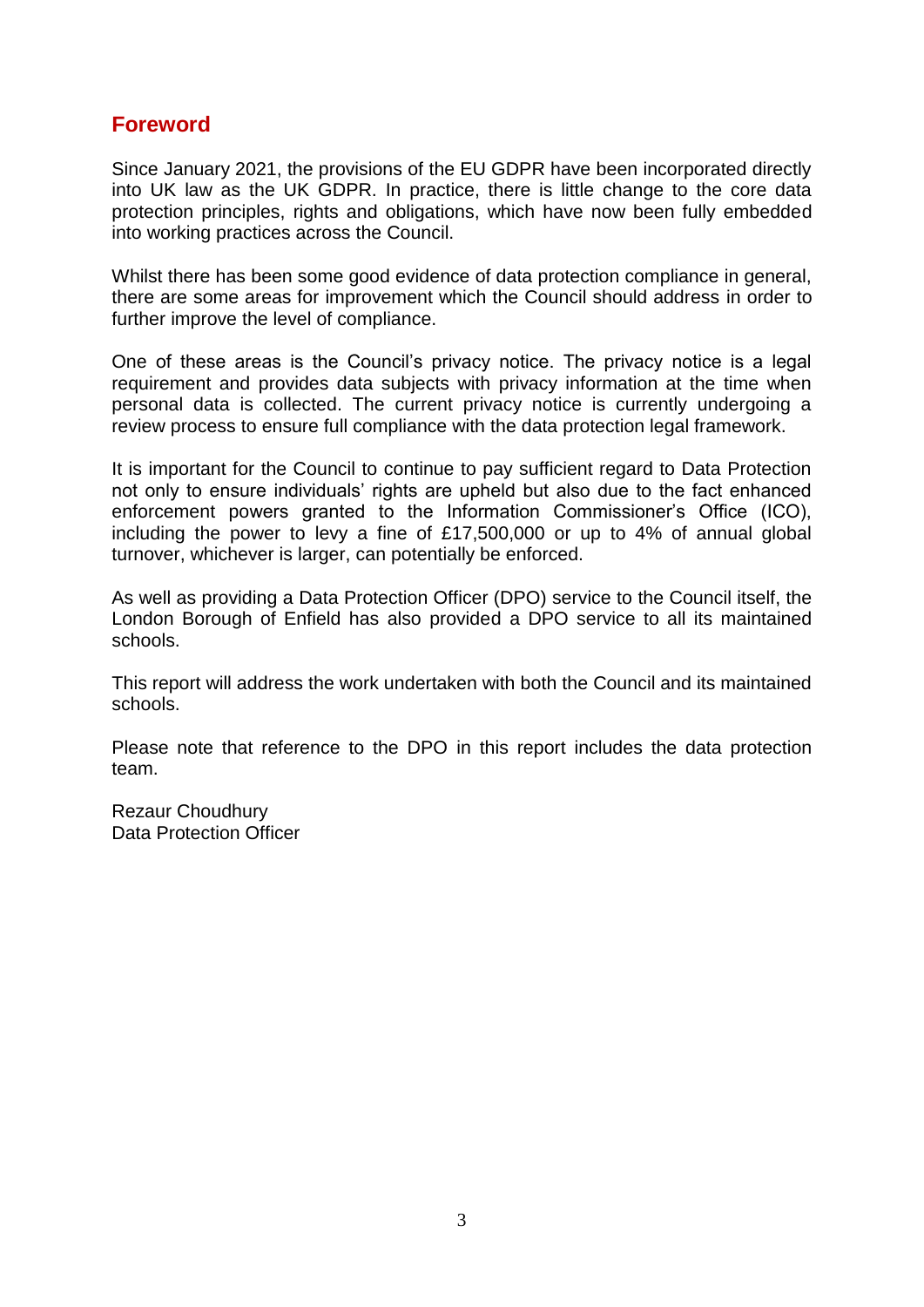# **Data Protection Officer Role**

The UK GDPR requires all public authority data controllers to designate a Data Protection Officer (DPO). The primary role of the Council's DPO is to ensure that the London Borough of Enfield processes the personal data of its staff, customers, providers or any other individuals (also referred to as data subjects) in compliance with the applicable data protection rules.

The role of the DPO is to:

- monitor internal compliance with data protection legislation
- to inform and advise on data protection obligations
- to advise on and review Data Protection Impact Assessments (DPIAs)
- to provide risk-based advice to the Council and its schools
- to raise awareness of data protection issues
- to undertake and commission data protection audits
- to be a contact point for "data subjects" (whether that be the public or
- internal employees)
- to be the point of contact for the Information Commissioner's Office (ICO)

In fulfilling that role, a DPO must:

- act independently
- be an expert in data protection
- be adequately resourced to carry out the role

The designated Data Protection Officer must be able to directly report to the highest management level, must not receive instructions regarding the exercising of statutory tasks, and shall not be penalised or dismissed for performing those tasks.

The Council must support the DPO in performing his tasks by providing resources necessary to carry out those tasks and access to personal data and processing operations.

Since April 2021, Rezaur Choudhury has been appointed the permanent designated DPO as required by Article 37 of the UK GDPR.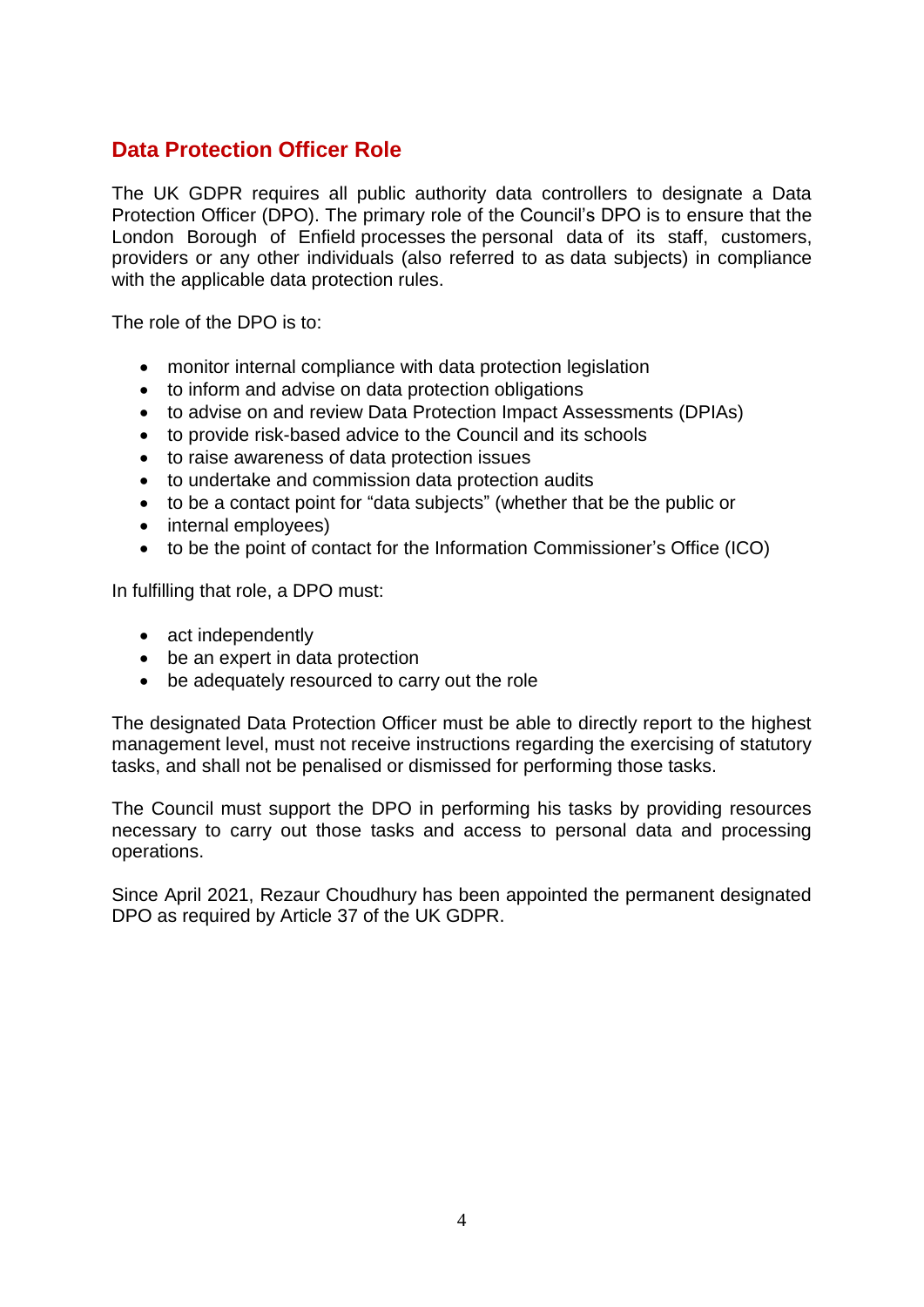# **Analysis of the Council's Data Protection Compliance**

#### **Data Protection Queries and Advice**

One of the key tasks of the DPO is to inform and advise the Council and maintained schools about their obligations to comply with the UK GDPR and other data protection laws. This is a requirement under Article 39 of the UK GDPR.

The DPO receives a wide range of queries on data protection matters. This involves both providing advice, guidance and supporting various internal processes. Advice is provided on intricate aspects of the law supporting the organisation in applying data protection in practice. The DPO also assists with various internal data protection practices such as the review of privacy documentation, monitoring of Data Protection Impact Assessments and maintaining the Records of Processing Activities.

Areas on which advice is being provided on include:

- Data Sharing Agreements
- Data Processing Agreements
- Understanding the role of the Council as a Data Controller and its implications
- Understanding the role of external agencies as Data Processors and its implications
- Application of the data protection principles
- Understanding the lawful bases for processing personal data
- Data Protection Impact Assessments
- Data protection risks
- Disapplication of the data protection provisions (exemptions)
- Data protection breaches

There has been a good level of engagement from different parts of the Council on various data protection issues. Advice is sought from the DPO on data processing at different stages. Whilst there has been good engagement from certain areas of the Council, DPO advice on data protection has at times been sought at the end/completion of projects. This has not enabled optimal achievement of one of the key data protection themes, data protection by design and default, which will be addressed in detail later.

#### **Data Protection Breaches**

A personal data breach means a breach of security leading to the accidental or unlawful destruction, loss, alteration, unauthorised disclosure of, or access to, personal data. This includes breaches that are the result of both accidental and deliberate causes.

A personal data breach can be broadly defined as a security incident that has affected the confidentiality, integrity or availability of personal data. In short, there will be a personal data breach whenever any personal data is accidentally lost, destroyed, corrupted or disclosed; if someone accesses the data or passes it on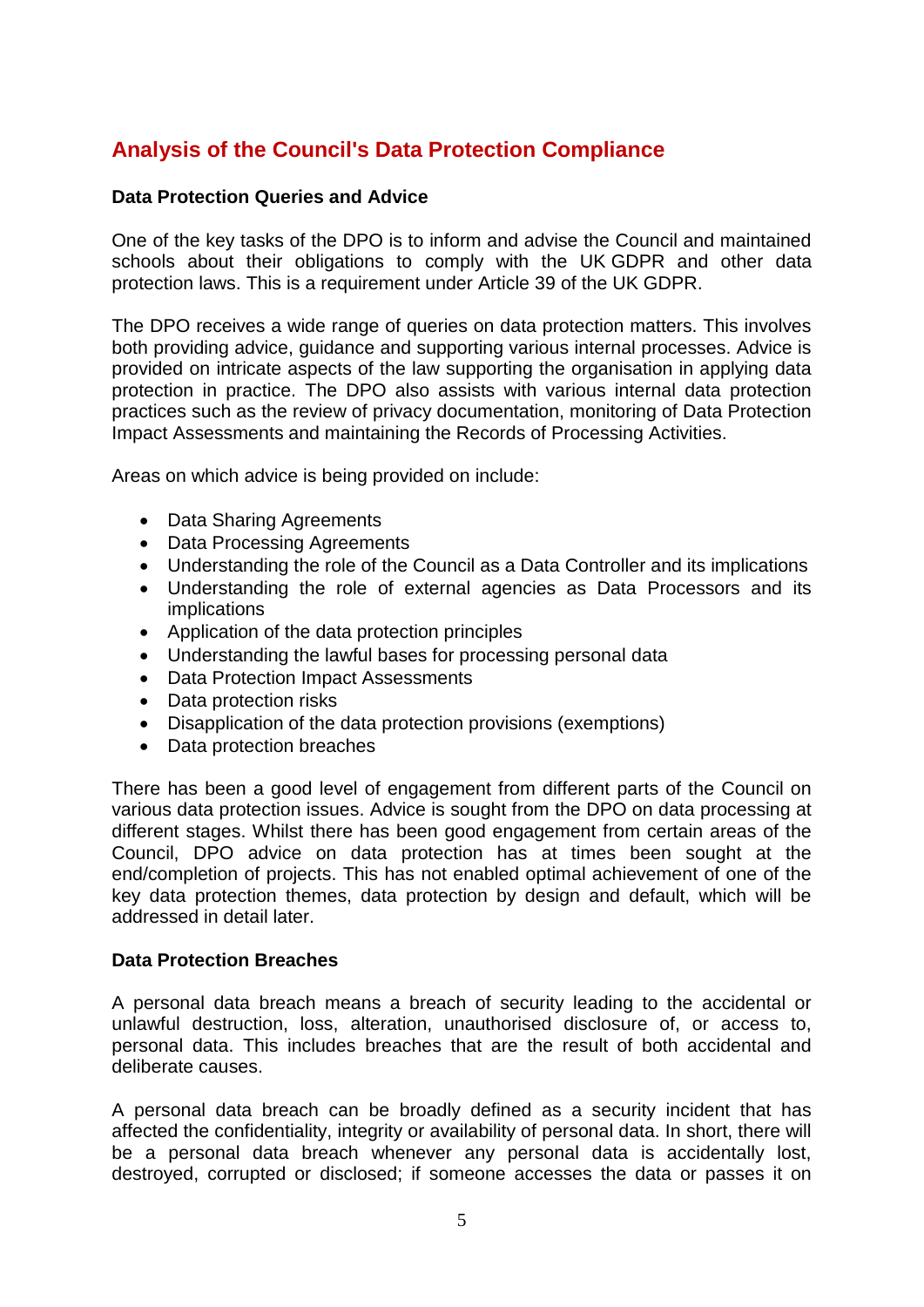without proper authorisation; or if the data is made unavailable and this unavailability has a significant negative effect on individuals.

When a security incident is reported, the DPO advises if a personal data breach has occurred and, if so, promptly take steps to address it, which includes a report to the ICO and affected data subjects when necessary.

The obligation to notify the Commissioner arises when a breach is deemed to be a 'risk' to the rights and freedoms of affected individuals. Breaches which need to be reported must be reported without undue delay, but not later than 72 hours after becoming aware of it.

The obligation to notify the affected data subject only arises when the breach is deemed to be a 'high risk' to the rights and freedoms of affected individuals. The affected data subject(s) should be informed without undue delay.

The DPO investigated a total of 103 corporate breaches between April 2021 and March 2022.

During this period, only two data breaches met the threshold for reporting to the ICO. No further action was instructed by the ICO as the Council took reasonable efforts in mitigating the risks to the rights and freedoms of the affected data subjects.



Below is a breakdown of all breaches by Department.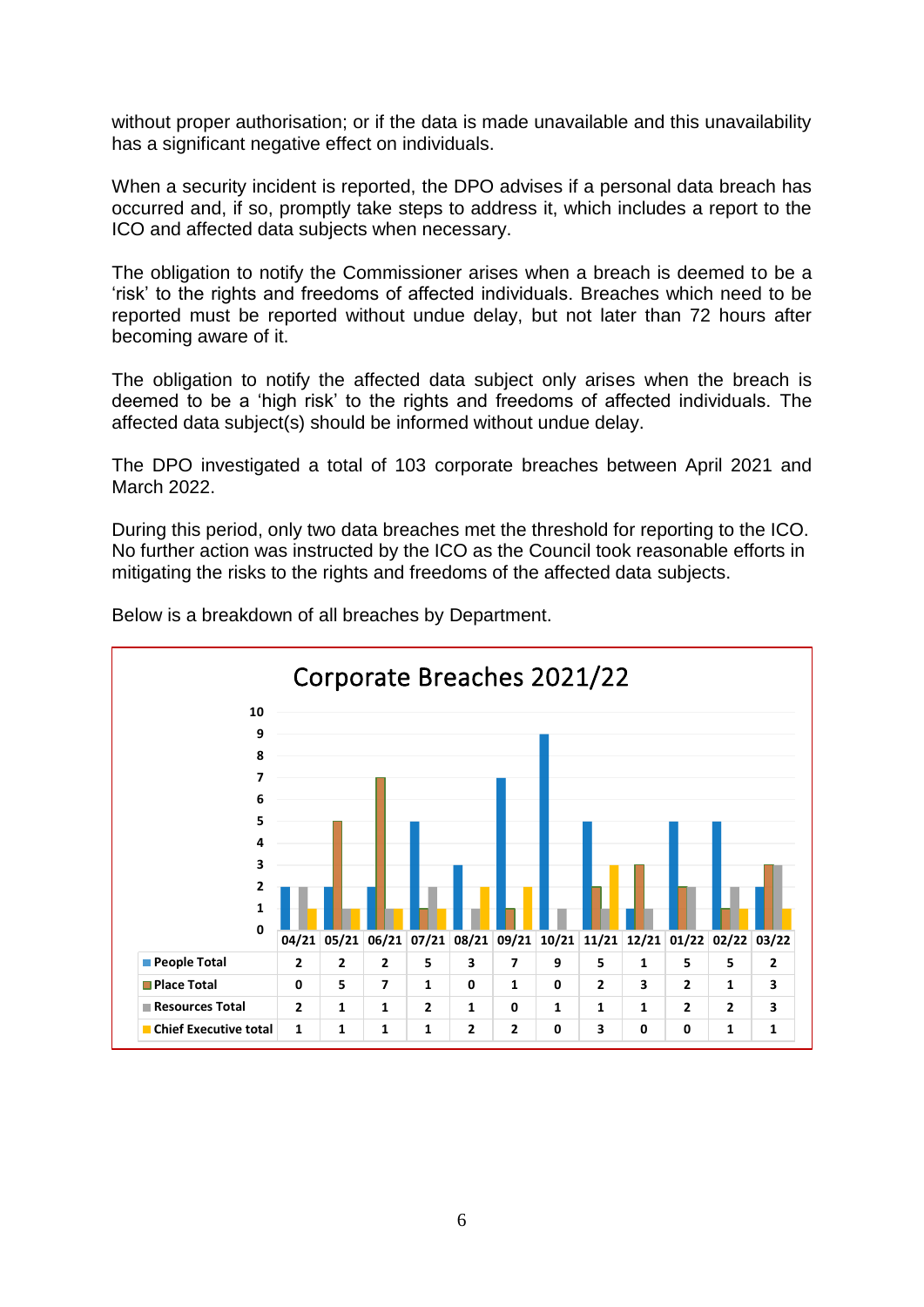

Below is the total number of breaches by Department:

Approximately 45% of data breaches have occurred within the People Department. Whilst this figure is higher in comparison to the other Departments, the figure is proportionate as the Department processes personal data at a larger scale in comparison to the other Departments.

These breaches can be divided into two broad categories:

- the unauthorised disclosure of data. This includes the accidental release of personal data and;
- the loss of Council devices

The majority (87%) of the breaches have occurred due to the former. Below is a breakdown of these breaches:

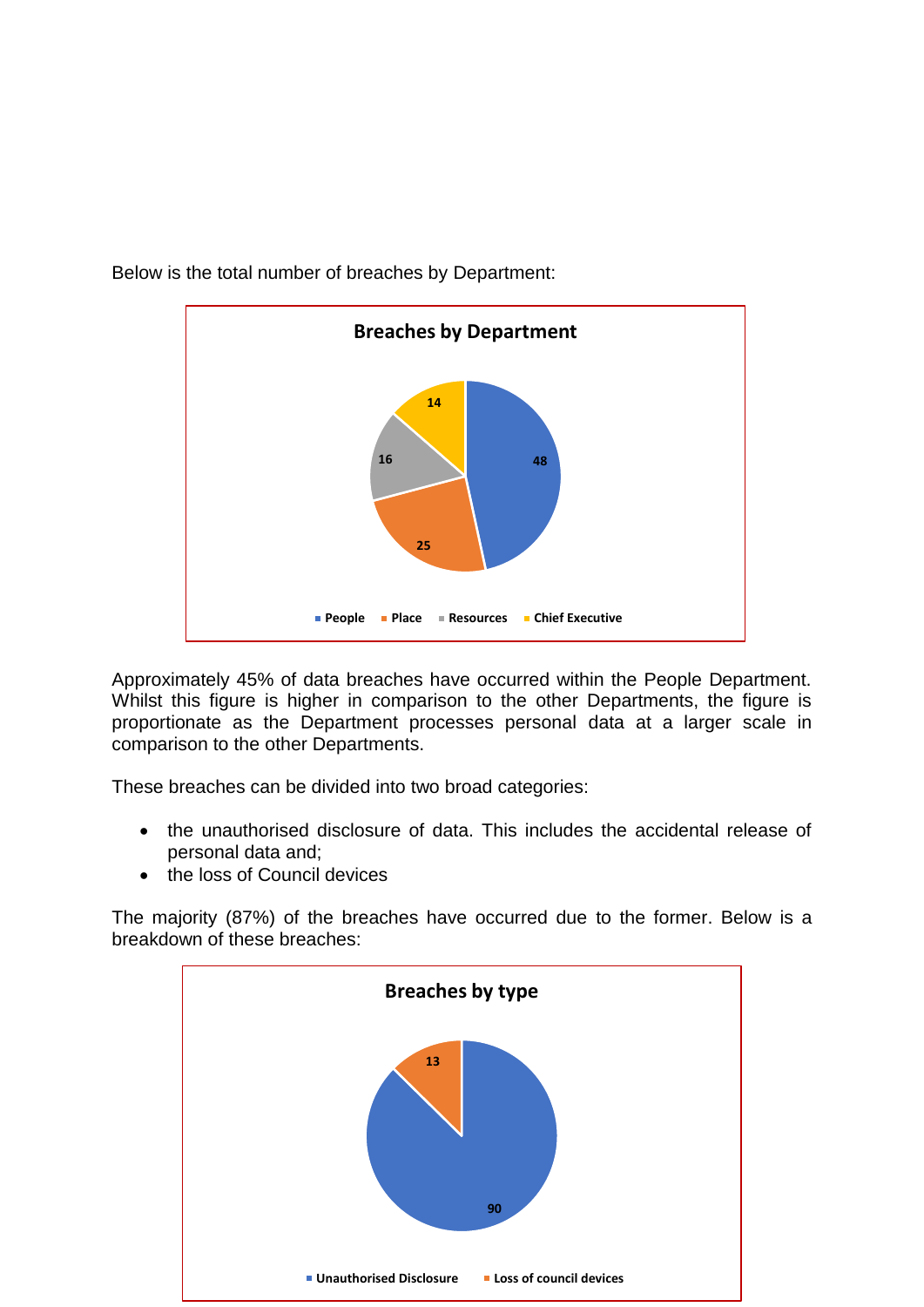# **Privacy Notices**

A privacy notice is a document which must be provided to individuals to explain how their personal data is processed.

It has two aims:

- to promote transparency
- and to give individuals more control over the way their data is collected and used.

Transparency is a key principle of the UK GDPR, as it prevents organisations from processing personal data without data subjects' knowledge or approval.

When personal data is being collected directly from data subjects, it is a legal obligation to provide a privacy notice at the time of collection from the data subject.

The current privacy notice available on the internet, whilst it is informative, cannot comprehensively cover all the areas where personal data is being collected, due to the diverse nature of data processing across the Council. It is therefore important that all areas of the Council have privacy notices available at the point when personal data is collected.

Work has commenced on the Council's privacy notice and service areas, where required, will be supported in having an appropriate privacy notice in place. It is anticipated that this work will be completed by March 2023.

Nine privacy notices were created for different projects where personal data was being collected.

#### **Data Protection Policy**

The DPO has reviewed the existing data protection policy. A discrepancy was identified within the policy and the DPO has made an amendment to the definition of the personal data in relation to criminal offences.

The DPO will keep the policy under review for any future changes and will continue to promote compliance with the policy across the Council and its maintained schools.

#### **Information Commissioner's Office (ICO)**

The DPO cooperates with the supervisory authority (ICO) with regards to complaints received about the Council's data protection practises. Between the April 2021 and March 2022 the DPO received 10 complaints from the ICO regarding its practises.

Seven complaints related to the Council's handling of data subject right requests, two complaints related to data breaches and one challenge was received on the lawfulness of processing personal information.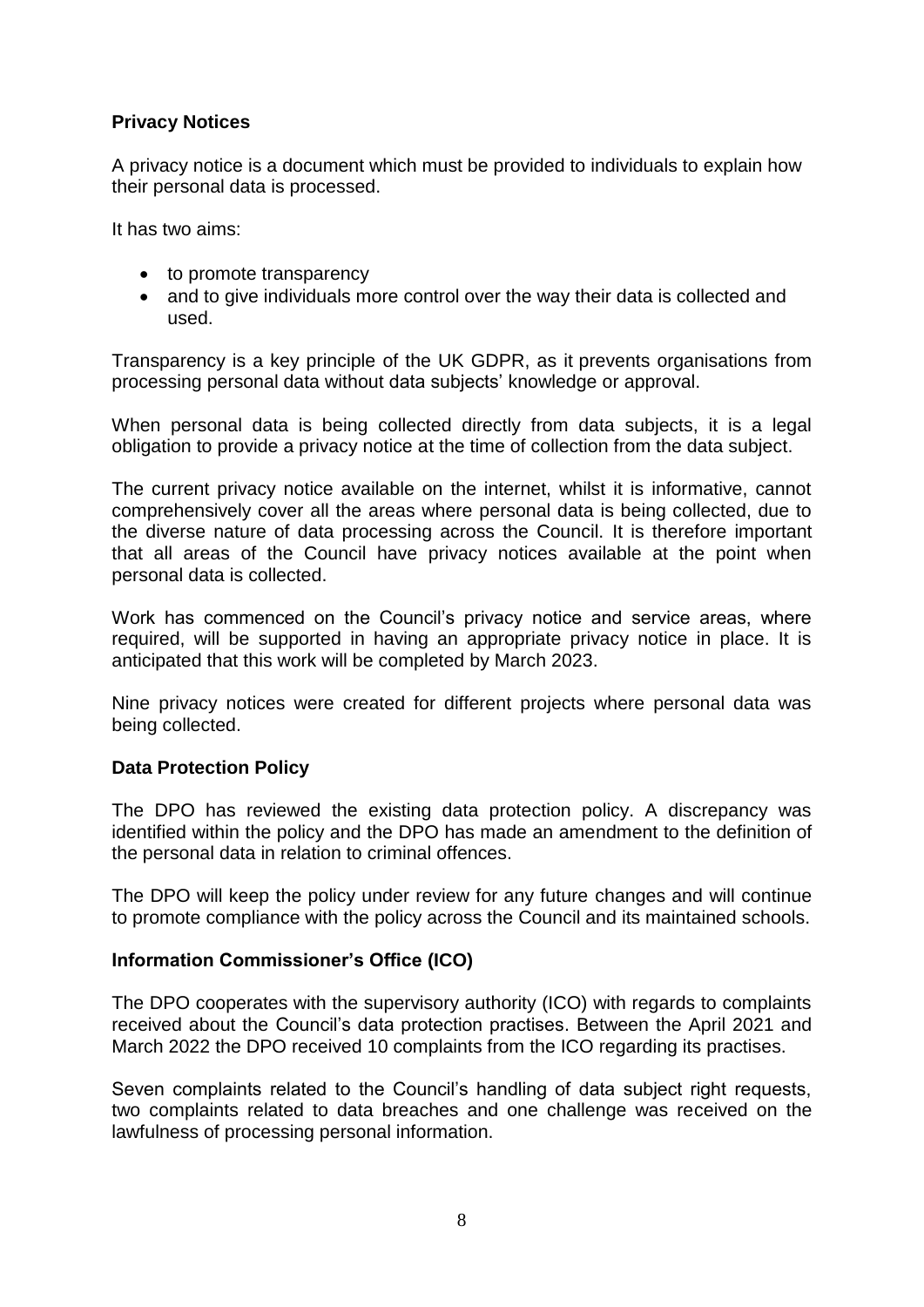# **Key Themes Identified**

The DPO has identified two key themes which if improved, will lead to a optimum data protection compliance overall for the organisation.

These key themes are:

- Implementation of data protection by design and default
- Transparency

#### **Implementation of Data Protection by Design and Default**

The UK GDPR requires that organisations adopt a data protection by design and default approach.

Data protection by design means that privacy and data protection issues are considered at the design phase of any system, service, product or process and then throughout the lifecycle.

Data protection by default requires organisations to ensure that only the data that is necessary to achieve the specific purpose is processed.

It is essential that the Council takes this approach with regards to its data processing. Adopting this theme will lead to an increase in compliance with the data protection framework.

The DPO's advice has been sought at the end of some project life cycles, this is not the most useful time to consult with the DPO as it does not allow for data protection by design and by default.

The DPO in collaboration with other key services will look to raise awareness across the organisation of this key theme, and training will also be provided on this matter.

#### **Transparency**

One of the key data protection principles is to process personal data in a 'lawful, fair and transparent manner'. The are some key transparency obligations upon the Council, such as the right to be informed. As mentioned previously, the Council will improve its current privacy notice in order to fully meet the UK GDPR's transparency requirement.

Revising the privacy notices will ensure that the Council is best-in-class in meeting its transparency obligations.

# **Schools Data Protection Update**

The Council provides a Data Protection Officer service to all its maintained schools. The DPO for the Council, Rezaur Choudhury, is also the DPO for all of the maintained schools. This service is a de-delegated service to all maintained Enfield schools.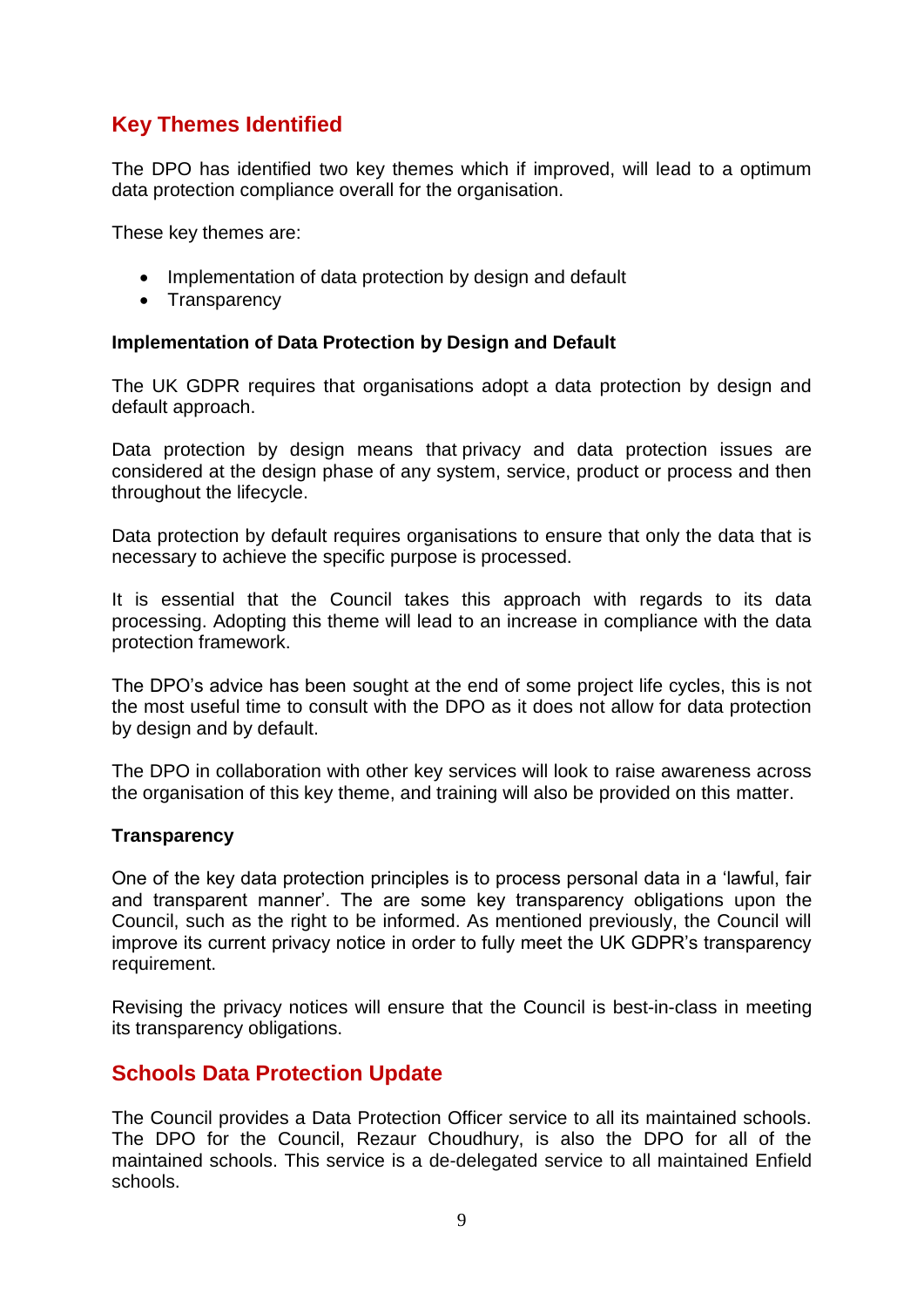# **Compliance**

There has been good engagement from Enfield Schools with the DPO. The schools in general seek the advice of the DPO before commencing with any data processing. A number of training sessions have been delivered to Enfield schools on data protection. The response to these sessions has been positive with 75% of schools attending these sessions.

## **Accountability Framework**

The DPO has supported Enfield Schools with the completion of the ICO accountability framework self-assessment. This assessment helps schools assess the extent to which they are currently meeting the ICO's expectations in relation to accountability.

The ten key areas which are assessed are as follows:

- Leadership and oversight (L & O)
- Policies and procedures (P & P)
- Training and awareness (T & A)
- $\bullet$  Individuals' rights (IR)
- $\bullet$  Transparency (T)
- Records of processing and lawful basis (ROP & LB)
- Contracts and data sharing (C & DS)
- Risks and data protection impact assessments (DPIAs)
- Records management and security (RM & S)
- Breach response and monitoring (BR & M)

13 schools participated in this assessment and overall the schools are meeting the ICO's expectations by 81%. Below is a breakdown of the results by area:



The DPO has been pleased to note that schools are keen to improve in the areas of training and awareness, records of processing and lawful basis. The DPO will create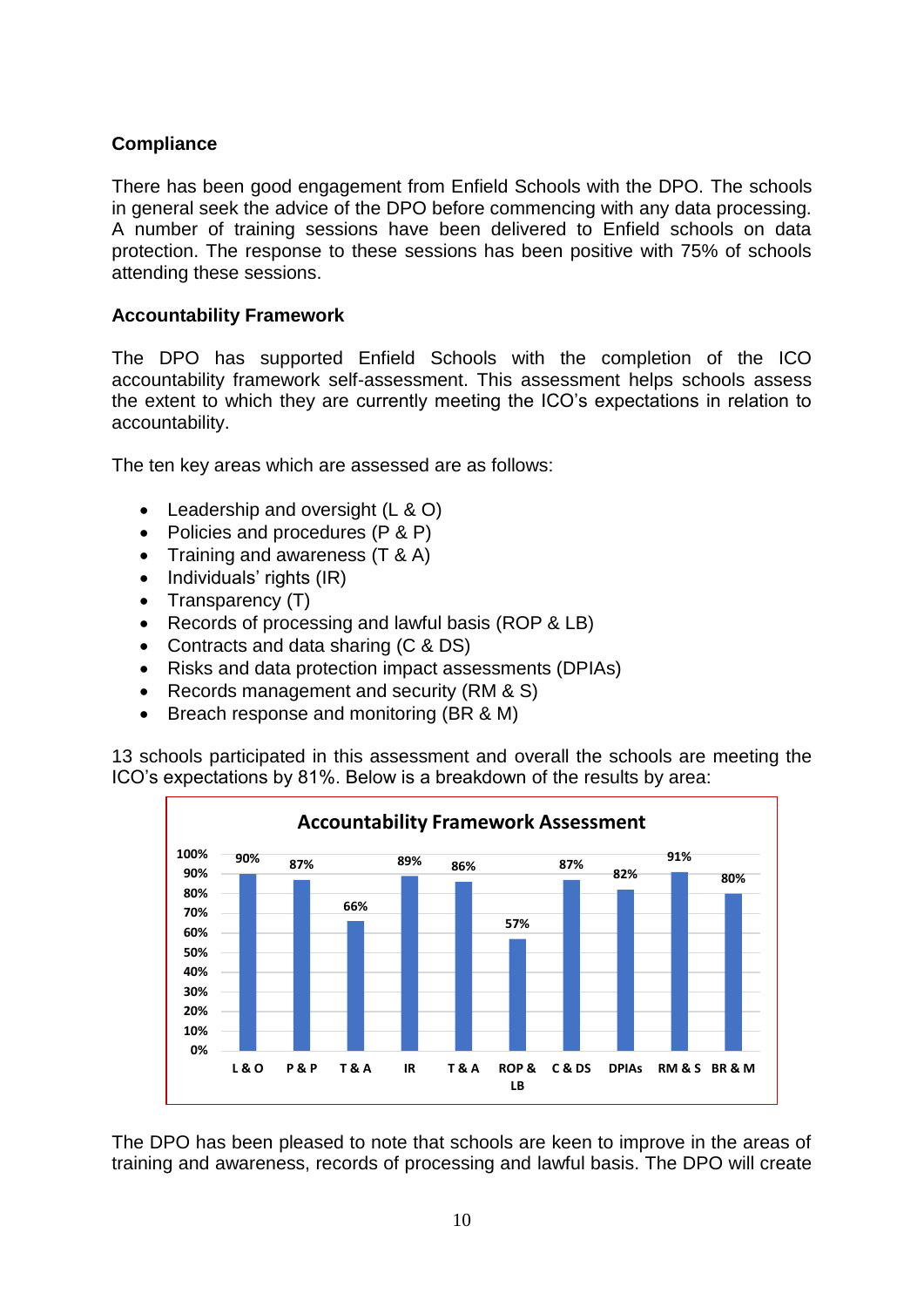an action plan to promote excellence in these areas and will work with the schools in improving their level of compliance.

#### **Data Protection Breaches**

There were a total of 29 school data breaches reported to the DPO. The DPO assessed three of these to meet the threshold for reporting to the ICO. The ICO did not take further action with these breaches as the schools had taken reasonable steps to mitigate the risks.

28 of these breaches were in relation to the unauthorised disclosure of personal data. One related to a lost device.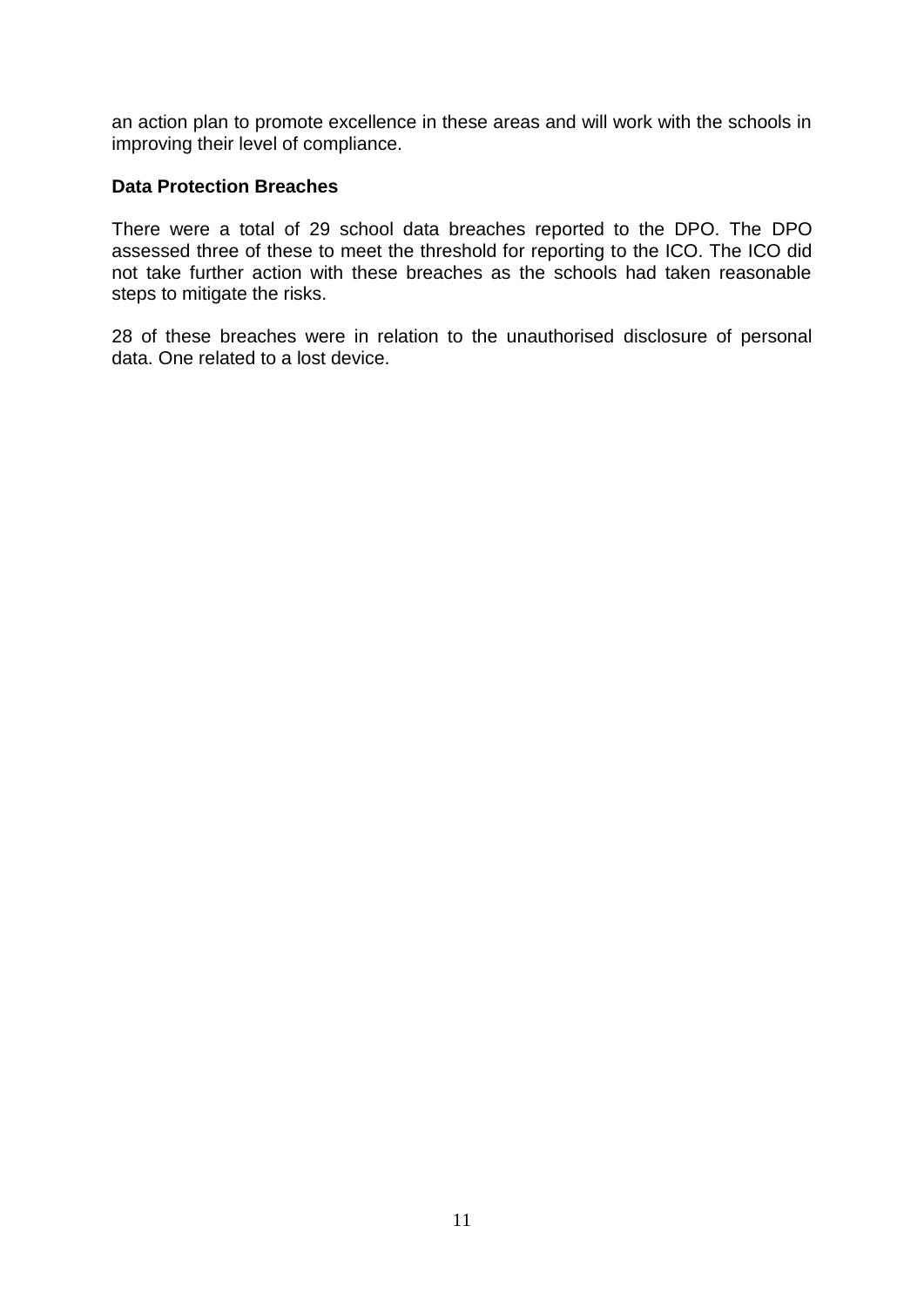## **Appendix 1- Data Protection Officer – How the role is discharged (as required by the UK GDPR)**

|                | <b>Data Protection</b>                                                                                                                                                                                                | How it is practically discharged                                                                                                                                                                                                       |
|----------------|-----------------------------------------------------------------------------------------------------------------------------------------------------------------------------------------------------------------------|----------------------------------------------------------------------------------------------------------------------------------------------------------------------------------------------------------------------------------------|
|                | <b>Officer/organisation</b>                                                                                                                                                                                           |                                                                                                                                                                                                                                        |
|                | responsibilities                                                                                                                                                                                                      |                                                                                                                                                                                                                                        |
|                | <b>Position of the DPO</b>                                                                                                                                                                                            |                                                                                                                                                                                                                                        |
| 1              | The DPO must report directly to<br>the highest level of management<br>is<br>given<br>required<br>and<br>the<br>independence to perform their<br>tasks                                                                 | Reports provided to assurance board periodically.<br>The DPO also reports to the Head of Audit and<br>Risk Management and is given the required<br>independence to perform their tasks. Direct line to<br>Chief Executive if required. |
| $\overline{2}$ | The DPO is involved, in a timely<br>manner, in all issues relating to the<br>protection of personal data                                                                                                              | Member of Council's Information Governance<br>Board.                                                                                                                                                                                   |
| 3              | The DPO is not penalised for<br>performing their tasks                                                                                                                                                                | Contract of employment. Managed by Head of<br>Internal Audit & Risk Management. Direct line to<br>Chief Executive if required.                                                                                                         |
| 4              | The DPO is not required<br>to<br>perform any other duties that result<br>in a conflict of interest with their<br>DPO duties                                                                                           | The DPO role is an independent role, no other<br>duties are included.                                                                                                                                                                  |
|                |                                                                                                                                                                                                                       |                                                                                                                                                                                                                                        |
|                | <b>Tasks of the DPO</b>                                                                                                                                                                                               |                                                                                                                                                                                                                                        |
| 1              | The DPO will inform and advise<br>the organisation and its employees<br>about the obligations to comply<br>with the GDPR and other data<br>protection laws                                                            | Key input/consultee into corporate guidance,<br>training, policy development (advisory).<br>Formal reports are provided to Assurance Board<br>and General Purposes Committee.                                                          |
| $\overline{2}$ | The DPO is tasked with monitoring<br>compliance with the GDPR and<br>other data protection laws, the<br>data<br>protection<br>policies,<br>awareness-raising, training and<br>undertaking and commissioning<br>audits | The DPO identifies any areas for improvements in<br>compliance and brings this to the attention of the<br>Assurance<br>and/or<br>Information<br>Governance<br>Boards.                                                                  |
| 3              | The organisation will take account<br>of the DPOs advice and the<br>information the DPO provides on<br>data protection obligations                                                                                    | Appropriate minutes/record will be taken regarding<br>the advice / reports of the DPO and what action is<br>taken.                                                                                                                     |
| 4              | The DPO will provide risk based<br>advice, focussing on the higher<br>risk areas of data processing<br>where<br>activities, <i>i.e.</i><br>special<br>categories of data are involved                                 | DPO consulted on DPIAs (see below) and through<br>liaison arrangements regarding high risk areas.                                                                                                                                      |
| 5              | The advice and input of the DPO<br>will be sought when a Data<br>Protection Impact Assessment<br>(DPIA) is undertaken                                                                                                 | The DPIA process ensures the involvement of the<br>DPO.                                                                                                                                                                                |
| 6              | The DPO will also monitor the<br><b>DPIA</b> process                                                                                                                                                                  | The DPO has access to all DPIAs and will<br>undertake periodic checks<br>to ensure consistency and appropriateness.                                                                                                                    |
| $\overline{7}$ | The DPO acts as a contact point<br>for the ICO, and as such will co-<br>operate with the ICO including<br>during prior consultations under<br>Article 36 (Prior Consultation) and                                     | The relevant contact details for the DPO have<br>been provided to the ICO.                                                                                                                                                             |